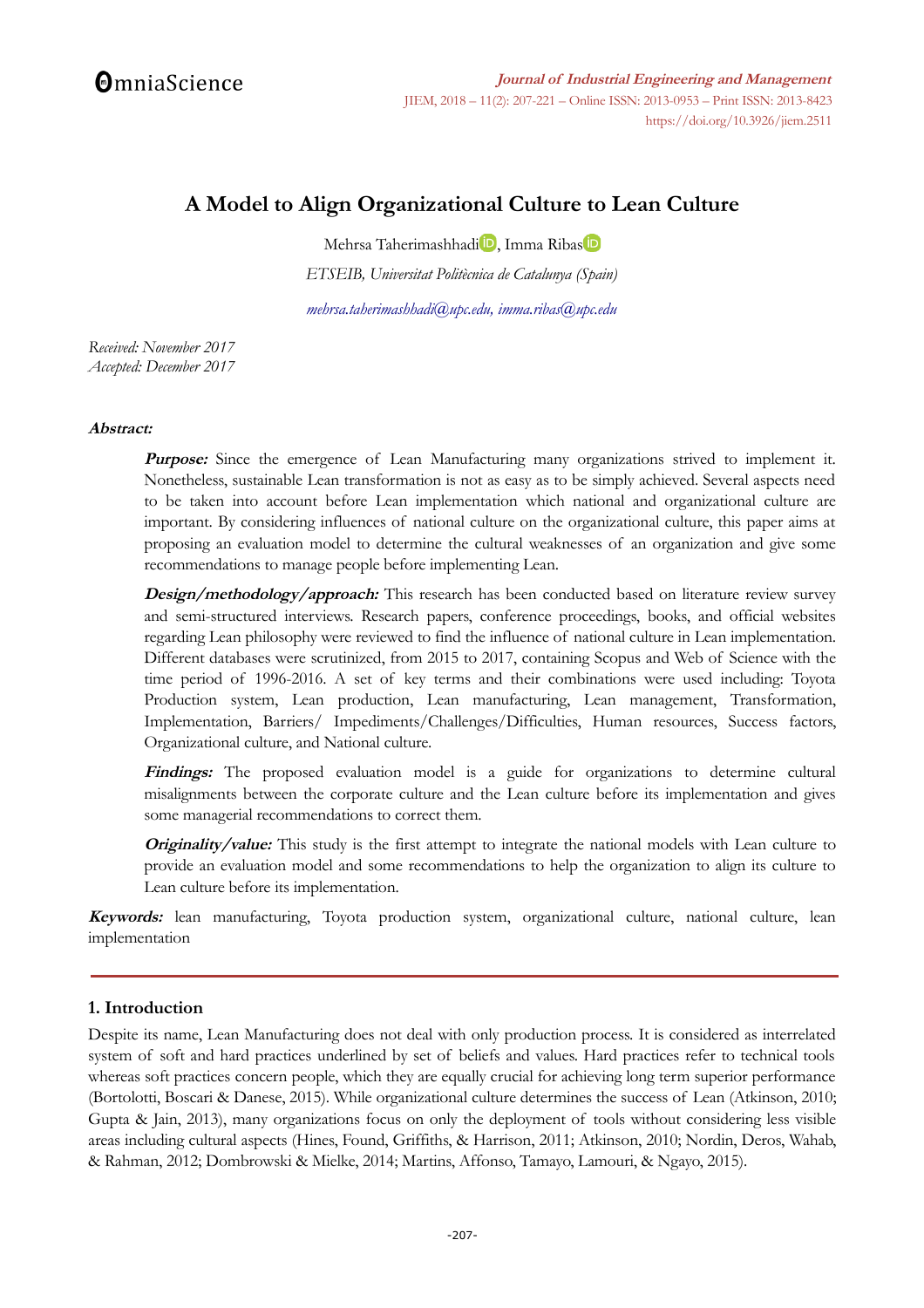In fact, management practices for Lean and Lean culture is easy to grasp but difficult to execute consistently (Wilson, 2009) which are neglected in most descriptions of Lean (Mann, 2014). Lean grew naturally out of the workings of Toyota over five decades. As a result, it has never been written down, and Toyota's workers often are not able to articulate it (Spear & Bowen, 1999). In fact, Toyota views employees not just as pairs of hands but as knowledge workers who accumulate the wisdom of experience (Takeuchi, 2008). Therefore, Lean manufacturing is a combined system of ideas (Dailey, Wieckhorst & Welch, 2003) and workers are considered in a position of thinker, continuously looking for improvement and wastes (Alves, Dinis-Carvalho, & Sousa, 2012).

Toyota is intent on keeping common underlying values of Lean culture in all its subsidiaries around the world which originated from Japanese culture and religion. However, the way those values are lived out is adapted to the local context (Pheng & Shang, 2011; Parkes, 2014; Liker & Convis, 2011). Although Parkes (2014) considers influence of national culture stronger than organizational ones in applying Lean philosophy, it is necessary to consider both, organizational and national culture, to understand the failure of Lean implementation in Japanese companies and the success in non-Japanese organizations.

National culture is a key role in adoption of new forms of work organizations (Cagliano, Caniato, Golini, Longoni, & Micelotta, 2011). According to Mike & Slocum (2003), mutual adaptations take place rather easily whereas they can also create cultural conflicts and acculturative stress during intercultural interactions. Therefore, differences in reactions of people to get used to new way of working, how to convince and motivate them to participate in transformation to Lean are crucial issues that managers should know.

This research aims at proposing an evaluation model to examine organizational and national culture adaptations before implementing Lean, determine cultural weaknesses of an organization, and give some recommendations to align the corporate culture to the Lean culture before its implementation. The model is based on both literature review and interview survey on these topics.

The rest of the paper is structured as follows, section 2 describes the research methodology, section 3 is devoted to the literature review, section 4 proposes evaluation model, section 5 discusses the evaluation model, its strengths, as well as limitations, and finally, section 6 concludes.

### **2. Research Methodology**

Literature review were conducted to identify how organizational and national cultural factors influence Lean implementation. The literature review gave us theoretical frameworks that was later contrasted and extended with an interview survey with a professional expert who is working as Lean implementation consultant in various countries including France, UK, US, Spain, and South America for many years. The semi-structured interviews were done twice with the same person. Different sets of open ended questions were prepared for each interview based on successful factors, practices, and challenges that we defined from our research purpose and review of previous studies. The first interview focused mainly on success factors and related practices influencing Lean. The second one, with aim at considering the national context, was focused in getting more knowledge on employee's behaviour and reactions in different countries during the process of transferring to Lean. For identifying questions, we used work organisation practices classified by Olivella, Cuatrecasas and Gavilan (2008).

### **3. Literature Review**

Since the emergence of Lean philosophy, many authors tried to describe Lean Manufacturing concisely whereas it seems there is no consensus on a definition and the associated characteristics (Shah & Ward, 2003; Hines, Holweg, & Rich, 2004; Dahlgaard & Mi Dahlgaard-Park, 2006; Pettersen, 2009; Taylor, Taylor, & McSweeney, 2013). According to Pettersen (2009), the divergent opinions cause confusions both on theoretical and practical level.

In addition, during implementation of Lean, organizations confront distinctive problems. Every organization must identify and solve its own challenges based on variables of its process, place, people, and any other unique factors (Bhasin, 2012b; Bhasin 2012a; Liker & Convis, 2011). Difficulties can be explained partly by the nature of Lean implementation, which is complex, context dependent, time consuming and requires a substantial amount of human resources and effort (Marodin & Saurin, 2015). Some special issues are created during Lean implementation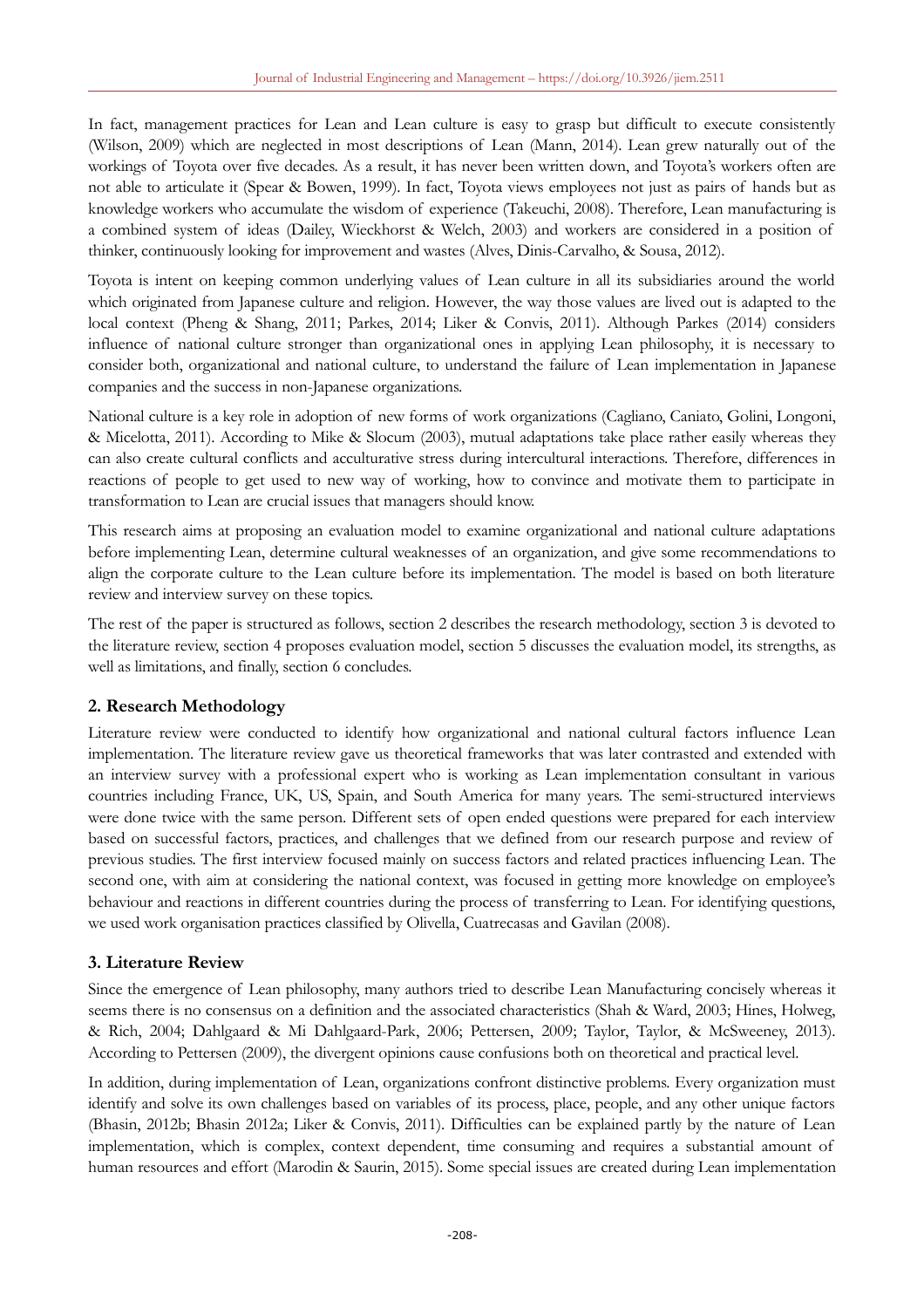due to the size of plants. According to Bhasin (2012b), larger organizations perform better in Lean environment since they consider Lean philosophy as ideology. However, small to Medium enterprises (SMEs) may confront specific problems due to lack of resources availability (Achanga, Shehab, Roy, & Nelder, 2006; Nordin et al., 2012; Kull, Yan, Liu, & Wacker, 2014; Dora, Kumar & Gellynck, 2016; Zhou, 2016).

Economic development is also an important aspect. As an example, the study of Al-Najem (2014) reveals different challenges in Arab countries including language barriers, because most instructions need to be translated in Arabic, and deficiencies in quality workers in terms of education and skills; technology; government attention; know-how regarding Lean production; market competitiveness; and urgency for adopting Lean production. Additionally, according to Salem, Musharavati, Hamouda and Al-Khalifa (2016), budget issues may not be considered as impediments to Lean manufacturing implementation in wealthy countries such as Qatar. Whereas, supplying financial resources in countries facing negative growth rate in manufacturing sector is not probably an easy task to do such as Lebanon and Syria reported by El-khalil and Farah (2013).

According to Hines et al. (2011), effective strategy, alignment, and leadership are a good start for transformation. Other key elements are dependent to social norms, characteristics of individuals themselves, how they are communicated and trained. In addition, Worley and Doolen (2006) assert that management support impact Lean manufacturing implementation both negatively and positively. In fact, lack of leadership commitment may lead to a host of other issues, including limited access to resources, lengthy decision-making processes, and communication breakdowns (Scherrer-Rathje, Boyle, & Deflorin, 2009).

Moreover, Angelis, Conti, Cooper and Gill (2011) explored whether Lean characteristics inherently enhance or impede worker commitment. They also provided insights into the role that specific work practices play. Enhancing commitment appears to be conditional, depending on the effectiveness of management in designing and operating Lean techniques as well as human resource policies and practices. According to Hines et al. (2011), the engagement of people in Lean transformation starts with employees' acceptance. In fact, at first, people resist to the changes when they do not have enough knowledge and the clear awareness of what Lean philosophy is. If they have correct perception of Lean benefits, broad utilizations of tools would be possible. Moreover, the commitment of employees will improve during institutionalization of Lean as a permanent functioning and internalizing it in the whole organization.

Pakdil and Leonard (2015) assert that successful implementation of Lean requires a balanced organizational culture meaning that flexibility and uniformity are both valued. The organization is aware of both internal and external influences that necessitate change or uniformity in member behaviours. Abrahamsson and Isaksson (2012) along with Sisson and Elshennawy (2015) recommend that organizations should apply a customized and personalized version of Toyota's culture. However, there is often lack of a deeper understanding of how people and organizations function in terms of culture. Culture is as significant and complex as it is difficult to understand and use in a thoughtful way (Alvesson, 2012).

Langstrand and Elg (2012) viewed organizations as containing number of inter-dependent and interlocking routines all of which influence people's way of thinking as well as behaviour. Culture shapes patterns of behaviour, thinking and speech of one group that makes members recognizable from another. In fact, organizational culture is an invisible but powerful force that influences the behaviour of members of that group. Wilson (2009) in along with Mike & Slocum (2003) refer to culture as a collection of silent rules and traditions since people within the culture, especially rule-makers, simply do not see what is happening within their own culture.

Alvesson (2012) also asserts that culture is not primarily inside people's heads, but somewhere between the heads of a group where symbols and meanings are expressed publicly in work group interactions, in board meetings, and also in material objects. It is meaning of aspect of what is being expressed socially and it is both visible and invisible at the same time. As stated by Schein (2010), culture is referred to the climate and practices that organizations develop around their handling of people or to the espoused values of an organization. Therefore, in line with Reider (2014), it is basic business principles that form the culture of the organization and enable it to operate smoothly and flexibly or create barriers to effective operations. It enables some employees to adapt easily to the organizational norms and others to fight against them. Even in the same organization, employees do not see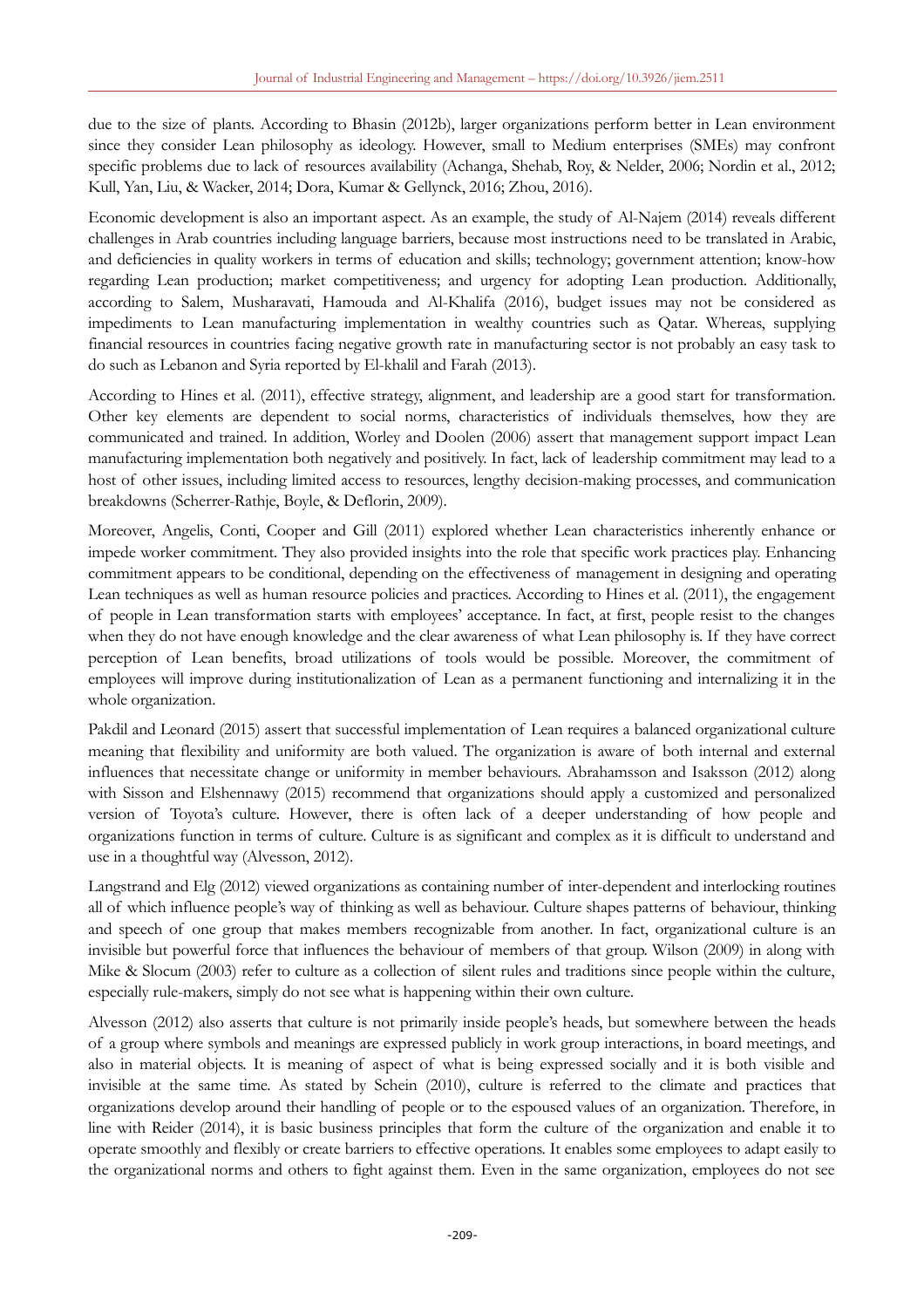everything alike. Hofstede, Hofstede and Minkov (2010) assert that one of the reasons why so many solutions do not work is that differences in thinking among partners have been ignored.

Yokozawa et al. (2010) assert that the Japanese companies are still experiencing many difficulties in transferring their management systems into host countries. This could be as result of national culture differences which impact on responses of people to the same issue (Schneider & De Meyer, 1991). Actually, the reaction of people to a specific situation depends on their personal perception that rooted in their national culture. They will resist adapting to organizational priorities set by managers that are not compatible to their values. Lau and Ngo (1996) also confirm that culture of organizations established in a single country setting varies according to the culture of their home countries and these differences in value-orientations affect the employee's satisfactions and organizational commitment.

Moreover et al. (2015) assert employee's satisfactions are culturally dependable to the characteristics of the job including being interesting, the security, advancement opportunity, and good relationship with managers and these job characteristics vary across countries. Wangwacharakul, Berglund, Harlin and Gullander (2014) examine dependent concepts on local company context in implementation of Lean and high dependency has been found in the following concepts: Operational development, Continuous improvement, Goal oriented teams, Cross functional work, Organizational design, and Leaderships.

Parkes (2016) claims that British national culture is not consistent with characteristics of Lean and transforming is not something impossible but it takes more time to adapt to Lean culture. Kidd and Kanda (2000) compared the production manager of Japan and Britain in implementing strategic plans and understood that the cultural inconsistency of British and Japanese people impacts strongly. Their major difference appears in their communication style. Despite the Japanese, the study reveals that British managers tend to broader informal contacts and as result of their low context culture, similar to US and Swiss, they need the explicit share of information.

As reported by Fenwick, Edwards and Buckley (2003), cultural conflicts could arise even with the familiarity in language, past and culture. Despite the similar culture of Britain and Australia, the authors reveal that lack of cultural preparedness creates unanticipated problems with routine interpersonal interactions. James and Jones (2014) examine difficulties that Toyota experienced in process of transferring its cultural paradigm into its subsidiary established in India. The authors found that misreading the host nation's cultural and social environment as well as mishandling its people management portfolio could lead to unproductive outcomes for the parent organization.

Zimmermann and Bollbach (2015) point out China's traditional norms of management, education, and legal systems are cultural barriers to achieve continuous improvement targets. The Netherlands are severally reported as the challenging country for transfer of Kaizen (Yokozawa, Steenhuis & de Bruijn, 2012; Yokozawa & Steenhuis, 2013). In the international transfer of Kaizen, Yokozawa et al. (2012) confirms that the appropriate organizational culture is clan culture despite the hierarchical culture. Yokozawa and Steenhuis (2013) also assert that the transformation is culturally dependable on the high level of discipline and eagerness of employees. The authors introduce Japan as country with high level and the Netherlands with low level in both factors.

Hofstede (1984) examined national culture effects on management and identified six dimensions to characterize basic differences among nations. In 1991, the University of Pennsylvania conducted the GLOBE Project to extend Hofstede's work and proposed three new dimensions (House, Hanges, Javidan, Dorfman, & Gupta, 2004). In 1998, a new model was developed by Trompenaars and Hampden-Turner (1997). The model includes nine dimensions that explain how national cultural differences affect doing a business and some recommendations according to Mind Tools Coporation (2014) that use Trompenaars et al. (1997) model to manage people from different cultures.

Cagliano et al. (2011) assert that there is no cultural profile or single cultural dimension that is dominant in fostering the adoption of the overall new forms of work organizations and high performance work systems that highlight human resource practices such as team work, multi-skilling, delegation, job enrichment, job enlargement, training,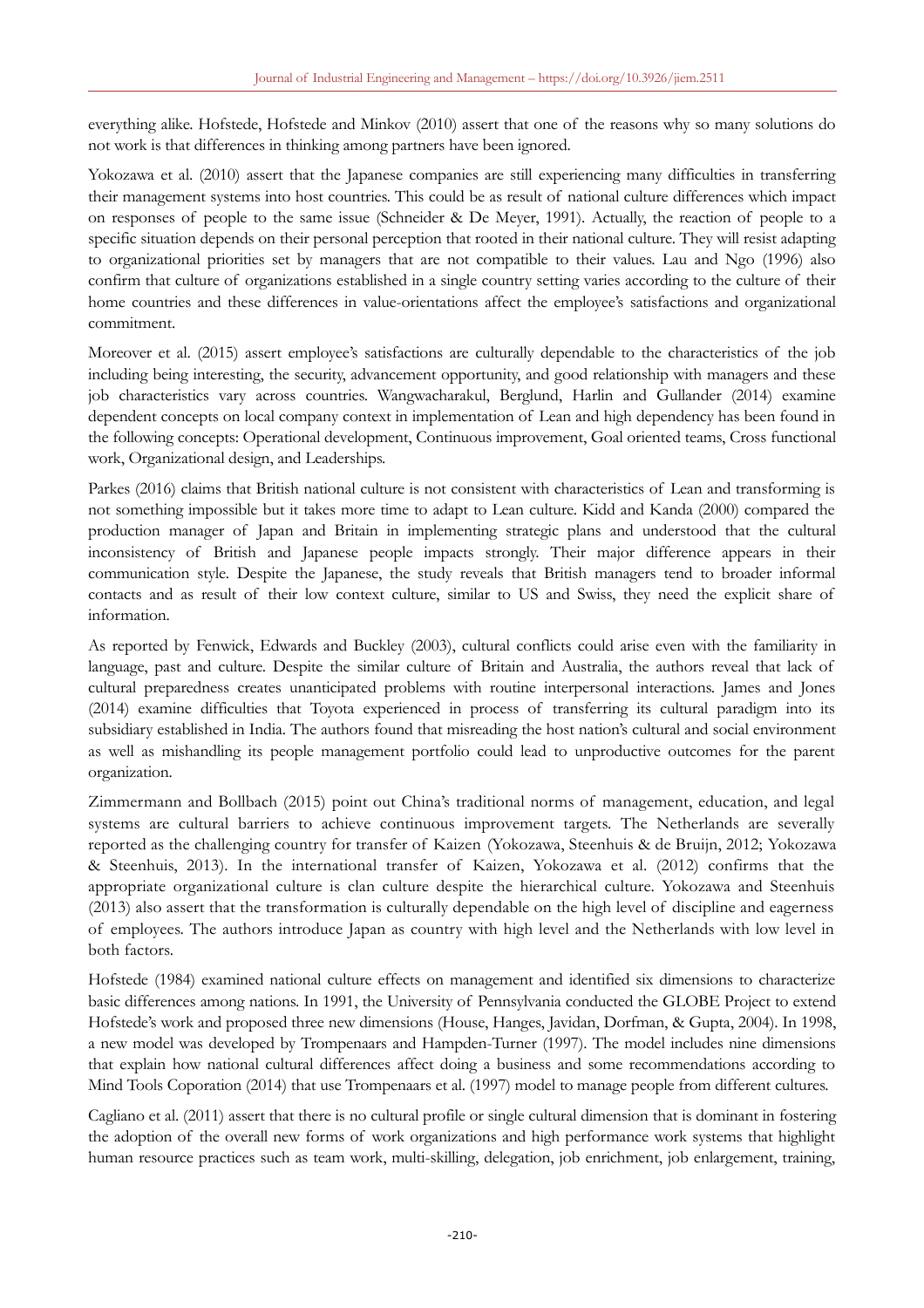and involvement. However, several studies applied national cultural models to figure out if there is common cultural profile for successful Lean organizations.

Pakdil and Leonard (2015) examined the interconnection of societal culture and lean processes by using national model of Hofstede (1984). The authors understood that collectivist cultures, low uncertainty avoidance-oriented societal cultures, and low power distance-oriented cultures are more focused on employee involvement and creativity at team level. Whereas, opposite cultures are focused on control and standardization. Bortolotti et al., (2015) in along with Kull et al., (2014) analysed the culture of Lean organizations by using GLOBE model. On the one hand, Bortolotti et al., (2015) examined soft practices and includes that all Lean organizations share common cultural characteristics including a higher institutional collectivism, future orientation, a humane orientation, and a lower level of assertiveness. On the other hand, Kull et al., (2014) analysed hard practices and provided organizational culture for predicting effectiveness of Lean which it consists of high uncertainty avoidance, low assertiveness, low future orientation, and low performance orientation.

Both, literature review and conducted interviews, reveal that national culture has a great influence during Lean implementation and it seems interesting to be able to assess the lack of alignments between both cultures in order to manage and facilitate a sustainable implementation. Hence, in this paper, an evaluation model is proposed to help managers in determining the cultural weaknesses before Lean implementation and gives them some recommendations to minimize problems due to cultural aspects.

# **4. Evaluation Model**

To create the evaluation model, organizational culture of Toyota and cultural profiles of successful Lean organizations were scrutinized. Since, the cultural models targeted different respondents, including non-managerial employees in Hofstede (1984); managerial employees in GLOBE (House et al., 2004); both managers and employees in Trompenaars and Hampden-Turner (1997), it seems that different aspects were observed in each model. Therefore, dimensions of three models were grouped and integrated into one. The indicators of each dimension were recognized as a result of both literature review and conducted interviews. Moreover, we have provided the level of each dimension that fits with Lean culture including Low, Moderate, or High. The proposed model includes six dimensions which are explained next.

### **4.1. Authority Distribution**

Authority Distribution shows how much employees accept a person in higher position has larger power. For this dimension, we grouped Power distance dimension from both Hofstede (1984) and GLOBE (House et al., 2004) models and Achievement/Ascription dimension from Trompenaars & Hampden-Turner (1997) model.

In the lowest level, managers respect to the experience of employees so that they have unlimited power to decide. Therefore, employees expect to be consulted (Hofstede, 1984). However, this makes it difficult to establish a clear strategic direction (Bortolotti, et al., 2015).

In the high level, there is an order of authority among employees and independent behaviour is not encouraged. Upward mobility is limited; Information is localized and hoarded; Formality is used highly in interactions with others (House et al., 2004). In such organizations, it is accepted that everybody has a place. Therefore, interactions and attitudes are defined by the status. For example, the appropriate person in business's meetings must be the person with equivalent status. Otherwise, the meetings would be delayed or cancelled (Fenwick, et al., 2003). As result of tight control, employees are kept satisfied by offering more job security (Hauff, et al., 2015).

Table 1 illustrates characteristics of Lean organization derived from interviews together with the codes (i.e. main successful factors) as well as related sub-codes (i.e. related practices) that we considered for this dimension. In fact, these were presented as critical factors for successful Lean implementation by previous studies as well (Sim & Chiang, 2012; Dave, 2013; Gupta & Jain, 2013; Martínez-Jurado, Moyano-Fuentes & Jerez-Gómez, 2014; Pentlicki, 2014).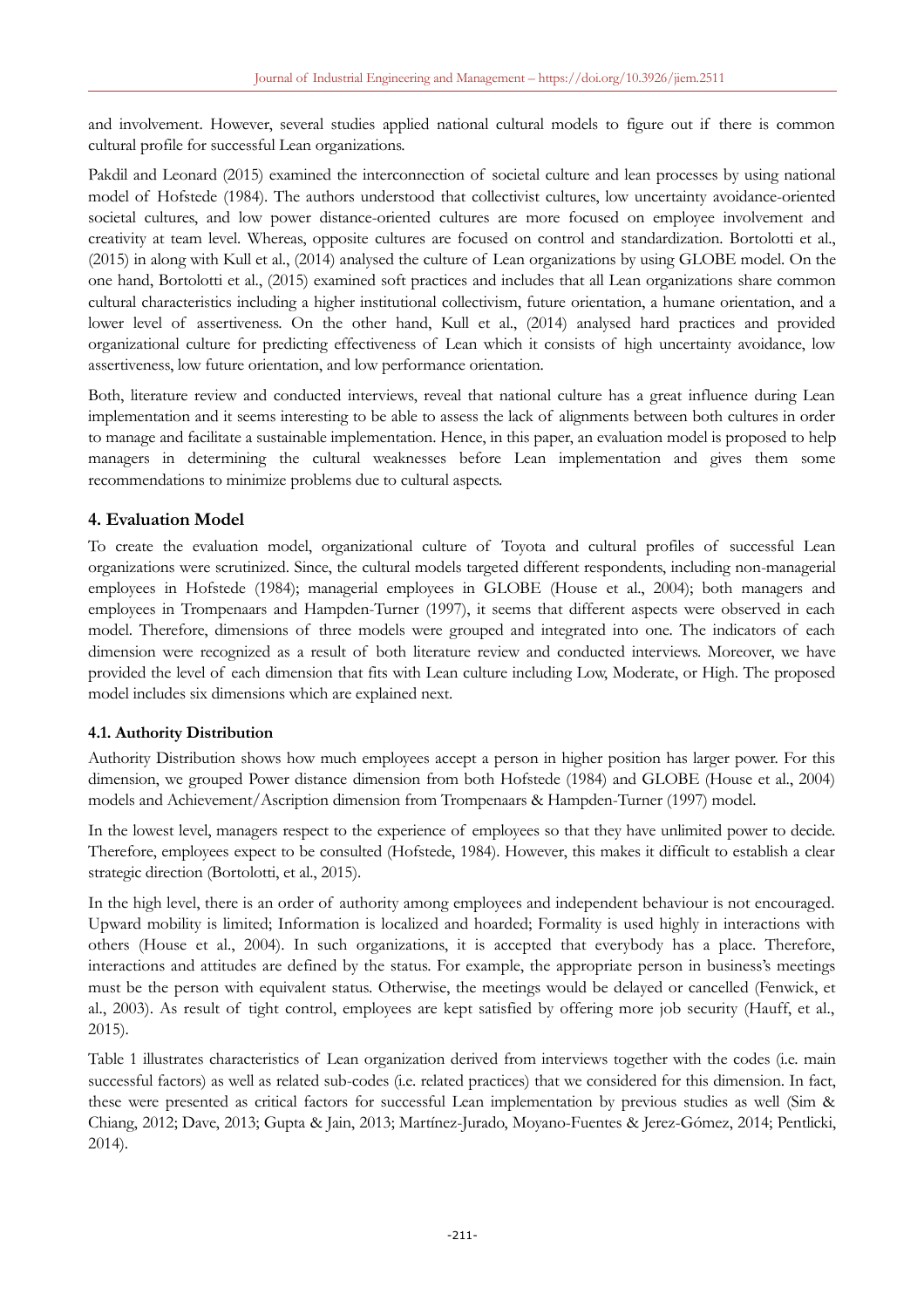The interviews reveal that in Lean organizations, employees are trained enough, have enough authority to make decisions, and propose their suggestions. However, they are not allowed to do dramatic changes freely. Employees have the same opportunity to promote to higher managerial positions. Employees prefer equality and a decentralization of power and decision-making; Upward mobility is common; Slow decision making process shows that there is no one top guy who can take decision like in more hierarchical organization; Communication is direct and participative (House et al., 2004).

| Codes                        | Sub-codes                    | <b>Interview responses</b>                                                                                                                                                                                                                                  |
|------------------------------|------------------------------|-------------------------------------------------------------------------------------------------------------------------------------------------------------------------------------------------------------------------------------------------------------|
| Employees'<br>participation  | Suggestion system            | Suggestion process is implemented in all factories to involve in daily activities.<br>People lead all Kaizen changes in the line and it is asked to give the information,<br>from their own perspective, for solving problems.                              |
| Employees'<br>empowerment    | Authority<br>distribution    | Authority is delegated to employees depending on the level of the training and<br>implementation of Lean. There is a possibility for employees to adapt the<br>standard but they cannot change the standard easily on their own.                            |
| Management and<br>Leadership | Support                      | If the problem is so severe to solve, the top manager goes directly to shop floor<br>to visit the place where the problem has happened.                                                                                                                     |
| Employees'<br>training       | Cross functional<br>training | Several levels of training are considered and training programs continue until the<br>last level. The specific number of employees is chosen to be trained to work in<br>another area depending on the needed percentage of flexibility in each area.       |
| Management and<br>leadership | Job promotion                | There is normally an internal system about vacancies and employees can send<br>their proposal for the position. Human resource management evaluates proposals<br>based on feedbacks of their manager and they will be interviewed as a normal<br>candidate. |

Table 1. Quotes of interviews related to dimension 1

Therefore, based on both interviews and literature review, we assume that Lean organization has Moderate level of Authority Distribution.

# **4.2. Sense of Belonging to the Organization**

This dimension shows how much employees perceive they are dependent to the organization and the success of organization is dependent on them. According to Recht and Wilderom (1998), creating a shared fate nurtures the commitment of employees and thus, they are more willing to share or apply their knowledge and experiences. For this dimension, we grouped Collectivism dimension from Hofstede (1984), Institutional and In-Group Collectivism, Human Orientation, Gender Egalitarianism and Assertiveness from GLOBE (House et al., 2004) model and Communitarianism/Individualism, Outer direction/Inner direction from Trompenaars & Hampden-Turner (1997) model.

In the lowest level, employees suppose that their interests are independent to the organization. Therefore, their selfinterest is important. Communications are direct and unambiguous. They are mostly motivated by a need for power and material possessions (House et al., 2004). In such organizations, people believe that they can control their environment to achieve goals (Trompenaars & Hampden-Turner, 1997). Moreover, hiring and promotion decisions are based on what one has done and critical decisions are made by individuals (Hofstede, 1984).

In the high level, employees are willing to collaborate in teams (Parkes, 2014; Bortolotti et al., 2015; Martins et al., 2015). Fairness, interpersonal care, mutual trust, and respect are easily visible in the organization (Kull et al., 2014). People are proud of their organization so that they are loyal (Bortolotti, et al., 2015). In addition, they are willing to maximize interests of the organization (Kull et al., 2014).

The moderate level of this dimension does not indicate a strong preference to either end of the scale.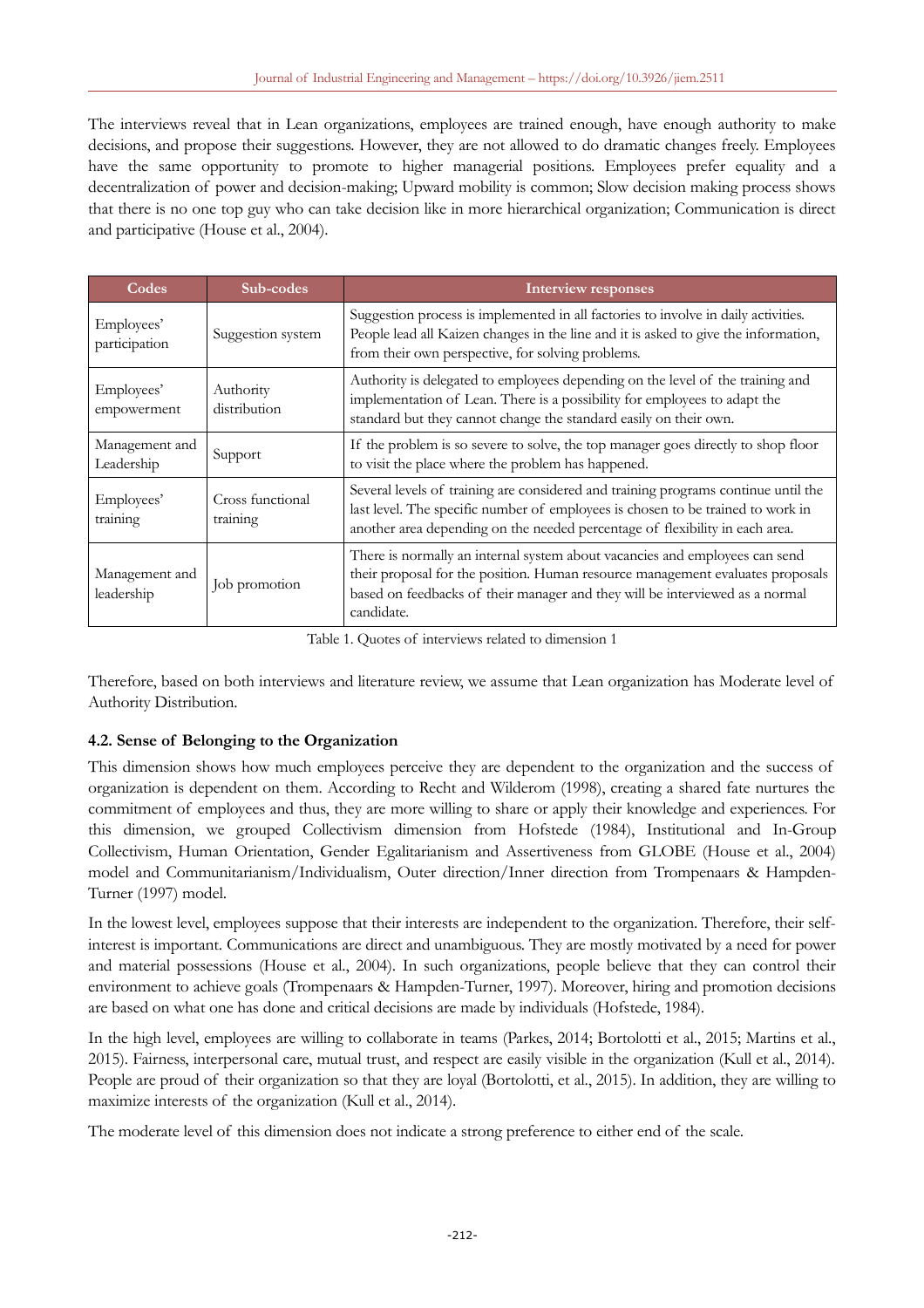With regard to Table 2, interviews reveal that Lean culture encourages employees to feel that the organization is their own. Additionally, according to Kull et al. (2014) and Bortolotti et al. (2015), employees are highly committed and involved themselves to improve the organization in all aspect.

| Codes                       | Sub-codes         | Interview responses                                                                                                                                                                                                                  |
|-----------------------------|-------------------|--------------------------------------------------------------------------------------------------------------------------------------------------------------------------------------------------------------------------------------|
| Employees'<br>participation | Motivating system | Employees are motivated to participate through the authority delegated to each<br>business unit so that they can manage processes, KPIs and budget on their own.<br>As a result, they feel that they have the ownership of the cell. |
| Work teams                  | Team building     | Creating work teams is the first priority for Lean implementation. Team leaders<br>are selected from strong people. They are responsible to develop capabilities of<br>their team members in the weekly kaizen events.               |

Table 2. Quotes of interviews related to dimension 2

In addition, literature review discloses that Lean practices do not differentiate on gender (Kull et al., 2014). Therefore, regardless of gender, all employees have the same opportunity to promote to higher position or receive necessary trainings. Other important factors that influence on Lean implementation are: job satisfaction (Sim & Chiang, 2012; Taylor et al., 2013; Dora et al., 2016), job security (Scherrer-Rathje, et al., 2009; Sim & Chiang, 2012; Dave, 2013; Poksinska, Swartling & Drotz, 2013; Taylor, et al., 2013; Sisson & Elshennawy, 2015; Dora et al., 2016), and fair reward (Sim & Chiang, 2012; Dave, 2013; Taylor et al., 2013; Dora et al., 2016).

Therefore, the Sense of Belonging to the Organization is in High level for Lean culture.

### **4.3. Courage to Accept Changes**

This dimension demonstrates how much employees are ready and motivated to accept changes and challenge themselves. Creating any change in the way of daily working increases workloads for employees. Being taught performing multi-tasks and cross-functional jobs are huge for employees to resist the implementation. In fact, literature review reveals that "employee resistance to change" hinders successful Lean implementation (Scherrer-Rathje et al., 2009; Sim & Chiang, 2012). For this dimension, we grouped Uncertainty Avoidance dimension from Hofstede (1984) and GLOBE (House et al., 2004) models and Particularism/Universalism dimension from Trompenaars & HampdenTurner (1997) model.

According to House et al. (2004), in the lowest level, employees rely on formalized policies and procedures. Employees take moderate, carefully calculated risks. Employees use formality in interactions with others. Employees show strong resistance to change.

In the high level, employees are informal in interactions with others. They are less orderly and keep fewer records. They rely on informal norms for most matters. They are less calculating when taking risks (House et al., 2004).

The Moderate level of this dimension shows that employees do not have any preferences in dealing with new work methods (Hofstede, 1984).

Literature reveals that successful Lean implementation begins with listening to people and acknowledging their concerns (Sim & Chiang, 2012; Taylor et al., 2013). Leadership support and a disclosure of what is going on will prevent confusions that cause employees' resistance (Scherrer-Rathje, et al., 2009; Poksinska, et al., 2013; Sisson & Elshennawy, 2015). Moreover, interviews unfolds (Table 3) that successful organizations announce any changing programs prior to applying in order to lessen any distress.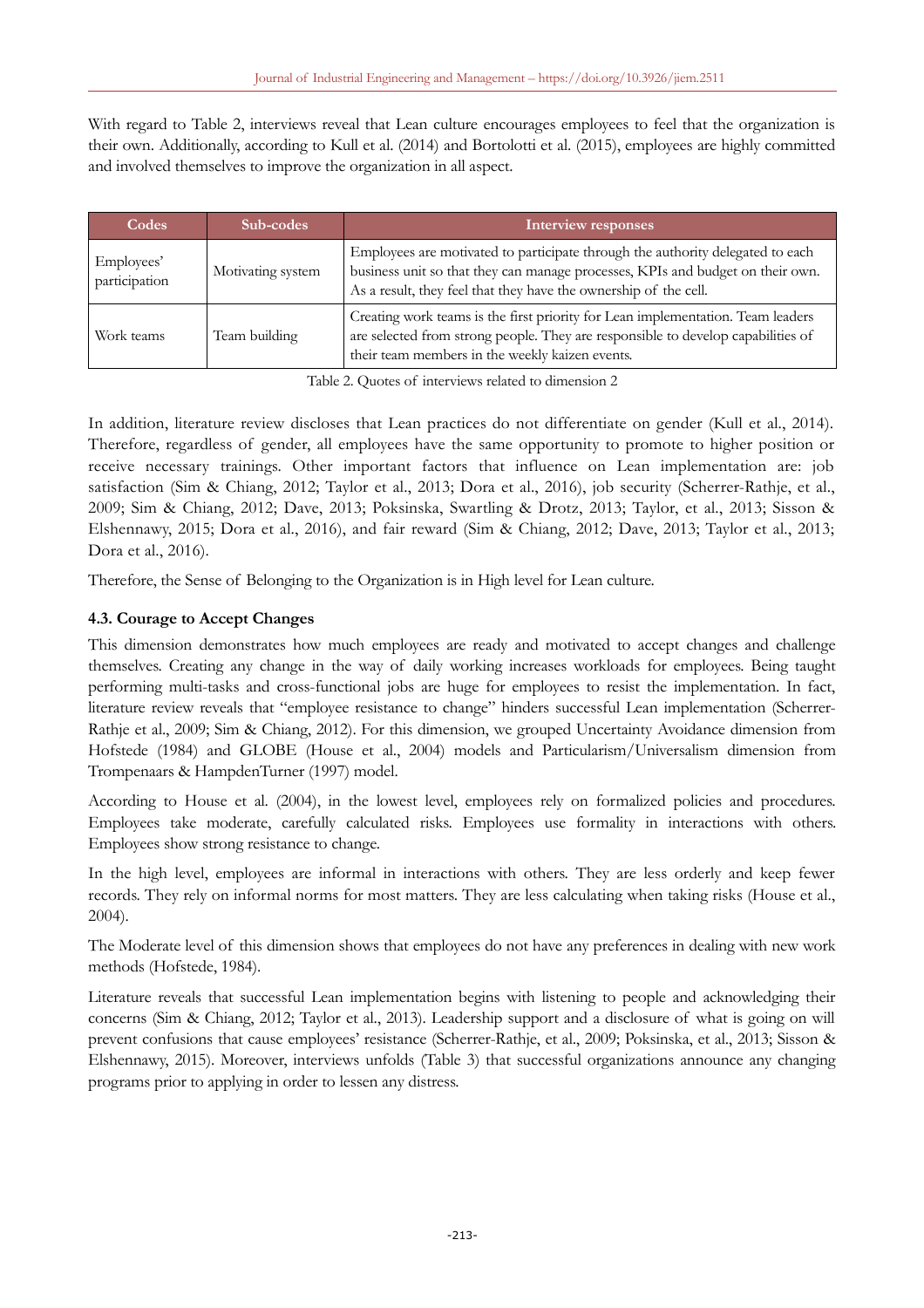Journal of Industrial Engineering and Management – https://doi.org/10.3926/jiem.2511

| Codes                        | Sub-codes               | <b>Interview responses</b>                                                                                                                                                                                                                                                                          |
|------------------------------|-------------------------|-----------------------------------------------------------------------------------------------------------------------------------------------------------------------------------------------------------------------------------------------------------------------------------------------------|
| Management and<br>Leadership | Communication           | Before implementation, communications are started with all employees about the<br>project and changes, the KPIs, and the impacts on employees.                                                                                                                                                      |
| Work teams                   | Employees'<br>reactions | At the beginning, it is hard to move employees from comfortable zone which<br>they worked for a few years. Therefore, they will expect the increase in payments.                                                                                                                                    |
| Management and<br>Leadership | Support                 | Dissatisfactions are heard in both formal and informal meetings. In formal<br>meetings, employees are obligated to attend. The top manager communicates<br>with the whole factory and explains what is happening in the business.<br>Employees can provide feedbacks if they do not like something. |

Table 3. Quotes of interviews related to dimension 3

In addition to formal meetings that let employees know what is happening in the whole factory, informal meetings create the opportunity for employees to discuss their concerns more comfortably. Furthermore, interviews shed light on influences of national culture so that people reactions in different countries are not the same. In this regard, the responses of the interviewee are presented as follows: "Spanish and Italian people are much more complaining about changes that have to be done than British people. American and South American people are more active to participate in the implementation of a new initiative. Later, when people see and feel benefits of changes in the pilot line, they become more motivated to involve". Therefore, the transparency of improvements to the whole plant is a key factor for successful implementation (Martínez-Jurado, et al., 2014).

Hence, Courage to Accept Changes of employees is High in Lean organizations.

### **4.4. Performance Orientation**

This dimension indicates general tendency in organization on success; how much employees are being encouraged for innovations, excellence, and performance improvement. This dimension is the outcome of integrating Masculinity/Femininity from Hofstede (1984) and Performance Orientation from GLOBE (House et al., 2004).

According to House et al. (2004), in low level organizations, it is important to keep the life/work balance. An effective manager is supportive to his/her people and decision making is achieved through involvement. Managers strive for consensus and people value equality, solidarity and quality in their working lives. Conflicts are resolved by compromise as well as negotiation. Incentives such as free time and flexible work hours and place are favoured.

In organizations with high level, team performance is valued rather than who has done the work. Daily meeting and formal feedback for performance improvement is necessary. Competitiveness and materialism are valued. Direct, explicit and informal communication is expected (House et al. 2004).

The moderate level of this dimension shows that employees do not have any preference in "wanting to be the best" or "Liking what to do". Moreover, finding the way that motivates employees is very difficult (Hofstede, 1984).

The interviews revealed (Table 4) that a training system is always considered in Lean organization so that the development of employees is always tracked.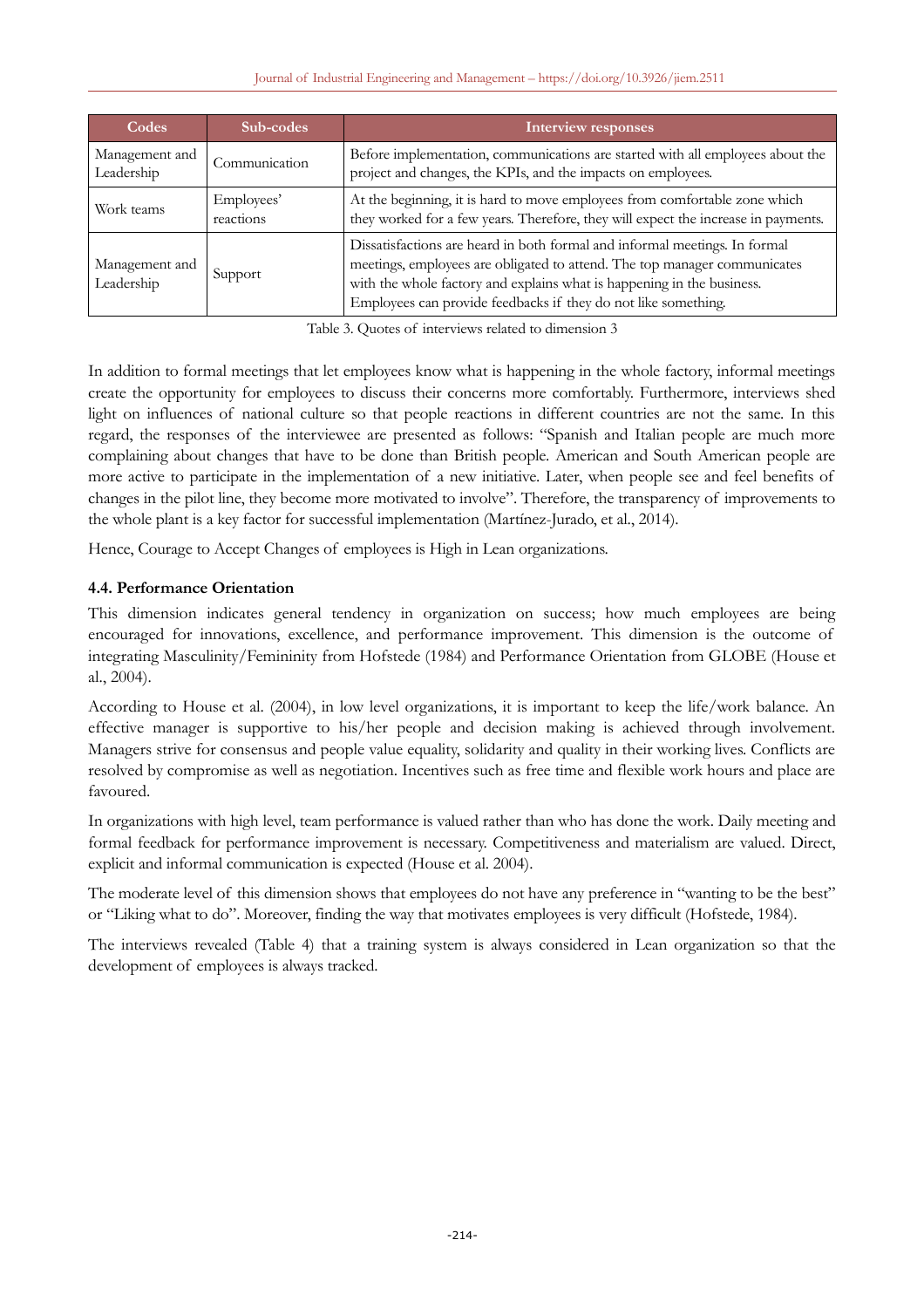| Codes                        | Sub-codes       | Interview responses                                                                                                                                                                                                                                                                                                                                                                                                                                                           |
|------------------------------|-----------------|-------------------------------------------------------------------------------------------------------------------------------------------------------------------------------------------------------------------------------------------------------------------------------------------------------------------------------------------------------------------------------------------------------------------------------------------------------------------------------|
| Management and<br>leadership | Communication   | Information is frequently communicated to employees about safety, quality,<br>volume, cost structures, and new initiatives that are coming. Employees are<br>involved in all KPIs. The same KPIs that sent to leadership level are also tracked<br>in the same way in shop floor level. So, the objectives set on the shop floor and<br>also the results are all transparent. Then, once all communications are done,<br>employees return with their questions and feedbacks. |
| Management and<br>leadership | Commitment      | The issues of previous day are considered to be solved. Therefore, meetings are<br>done daily at the line, area and factory level.                                                                                                                                                                                                                                                                                                                                            |
| Employees'<br>training       | Training system | Trainings always start with basic communications. Then, while tools are being<br>implemented, more capabilities are taught to them.                                                                                                                                                                                                                                                                                                                                           |

Table 4. Quotes of interviews related to dimension 4

According to this results, Lean organizations are in High level for Performance Orientation.

#### **4.5. Time Perspective Orientation**

This dimension shows how much employees are willing to delay short-term success or emotional gratification in order to prepare for the future. The dimension is the result of grouping Long/Short Time Orientation from Hofstede (1984), Future Orientation from GLOBE (House et al., 2004), and Sequential/Synchronic Time from Trompenaars & Hamp-denTurner (1997).

In lower level, organizations focus on the present or past. Feedback cycles are short as well. Employees stick to traditions and view changes with scepticism (House et al., 2004).

In high level, organizations search for persistence rather than immediate results, face perseverance (not showing emotions), saving rather than spending money, and adaptability are valued (House et al., 2004).

In moderate level, the preference cannot be totally determined. Time is not linear, and thus is not as important as to low on this dimension.

According to table 5, one challenge for successful implementation is that managers often expect short-term success whereas it takes a long term for cultural changes to be improved.

| Code                         | Sub-codes                 | Interview responses                                                                                                                                                                                                                                                           |
|------------------------------|---------------------------|-------------------------------------------------------------------------------------------------------------------------------------------------------------------------------------------------------------------------------------------------------------------------------|
| Management and<br>leadership | Top manager<br>challenges | The important challenge is convince top manager to allocate financial<br>resources. Because Lean needs cultural change and results will reveal in long<br>term. Many top managers do not believe in a long term results and they expect<br>to see improvements in short term. |
| Team works                   | Cultural change           | It usually takes 3 years to see cultural changes in one work centre.                                                                                                                                                                                                          |

Table 5. Quotes of interviews related to dimension 5

Lean organizations are High in Time Perspective Orientation.

### **4.6. Lively Spirit Orientation**

This dimension shows how much organizational culture facilitates human interaction within or outside of workplace and strives to generate company unity. For this dimension, we grouped Indulgence/Restraint dimension from Hofstede (1984) and Diffuse/Specific and Neutral/Emotional dimension from Trompenaars & Hampden-Turner (1997) model.

In the lowest level, employees have a tendency to cynicism and pessimism. They do not put much emphasis on leisure time and control the gratification of their desires. People with this orientation have the perception that their actions are restrained by social norms and feel that indulging themselves is somewhat wrong (Hofstede,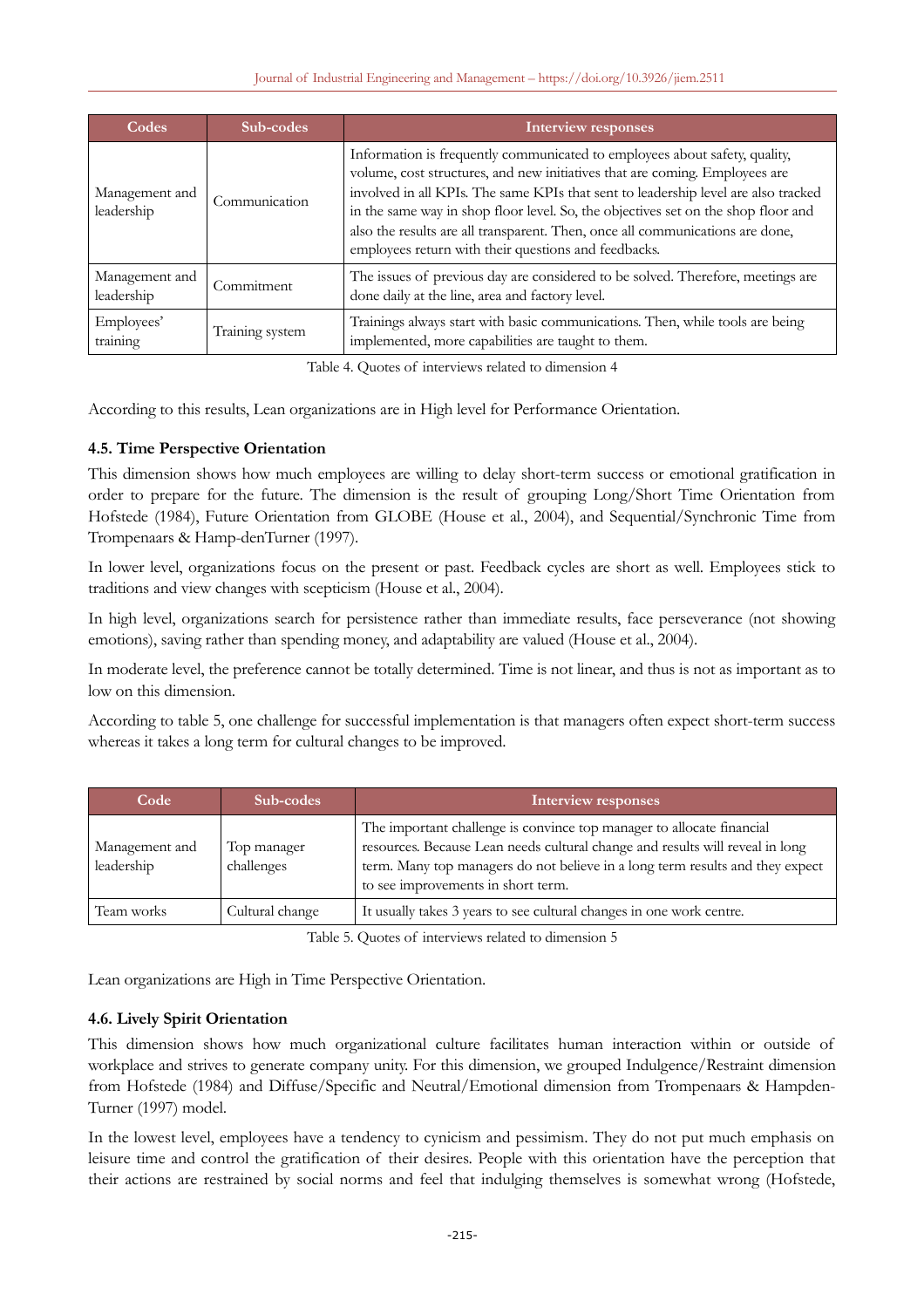1984). People keep work and personal lives separate. As a result, they believe that relationships don't have much of an impact on work objectives. People make a great effort to control their emotions. Reason influences their actions far more than their feelings. People don't reveal what they're thinking or how they're feeling (Mind Tools Coporation, 2014).

In higher level, the overlap between employees' work and personal life is conspicuous. Vibrant and happy work place is highly valued in such organization. People spend time outside work hours with colleagues and clients (Mind Tools Coporation, 2014). They possess a positive attitude and have a tendency towards optimism. In addition, they place a higher degree of importance on leisure time, act as they please (Hofstede, 1984). People want to find ways to express their emotions, even spontaneously, at work. In these cultures, it's welcome and accepted to show emotion (Mind Tools Coporation, 2014).

The moderate level shows adequate emphasis on leisure time and control the gratification of desires (Hofstede, 1984).

Interviews showed that although there is a friendly relationship between employees, they do have boundaries to avoid the conflicts.

Therefore, lean organizations have Moderate level of Lively Spirit Orientation.

### **5. Discussions**

This study was conducted with the focus on proposing an evaluation model which empowers decision makers to assess their compatibility of organizational culture to Lean culture before any deployment. Literature review revealed that national culture differences influence on Kaizen programs adoption and Lean transfer (Wong, 2007; Yokozawa, et al., 2010; Yokozawa & Steenhuis, 2013; James & Jones, 2014; Wangwacharakul, et al., 2014; Pakdil & Leonard, 2015; Tsao, Rau & Ma, 2015; Zimmermann & Bollbach, 2015). Moreover, some studies examined cultural profile of Lean organization through GLOBE model (House et al., 2004) which the results are in contradictions (Kull et al., 2014; Bortolotti et al., 2015). However, no studies could be found on how to adapt organizational culture with Lean culture when national culture is not compatible. Therefore, this model can help companies to identify the main aspects to consider before implementing lean.

In order to consider influences of national culture, we combined three national culture models including Hofstede (1984), GLOBE (House et al., 2004), and Trompenaars and Hampden-Turner (1997) and propose a model to facilitate changes for Lean transformation. Figure 1 shows the proposed model to assess organizational culture compatibility to Lean culture. At Level 1, Lean culture appears as ideal culture. The second level indicates six dimensions that we propose. Next, we add the right level for a successful Lean implementation and the indicators corresponding to each dimension are presented at the fourth level.

The first dimension, Authority Distribution, refers to how decisions are made in the organization. The ideal level for this dimension is Moderate. To deal with employees coming from nations with high level, Mind Tools Coporation (2014) recommends to use titles, especially when these clarify people's status in an organization, show respect to people in authority, especially when challenging decisions are being made. Whereas, to collaborate with people coming from low level it is better to recognize and reward good performance as well as be a good role model.

The second dimension, Sense of Belonging to the Organization, shows how much employees are bonded to the organization. The best level that fits with Lean organization is High. To collaborate with employees that come from nations in low level, it is better to link people's needs with group's needs, manage conflicts quickly and quietly, encourage others to take responsibility for their work, and reassure them that they are doing a good job (Mind Tools Coporation, 2014).

The third dimension, Courage to Accept Changes, determines how much employees are ready to apply changes to their habitual work. The perfect level for Lean organization is High. For the organizations in opposite level, the following strategies are recommended: help people understand how their work ties into their values and beliefs. Provide clear instructions, processes, and procedures. Keep promises and be consistent. Give people time to make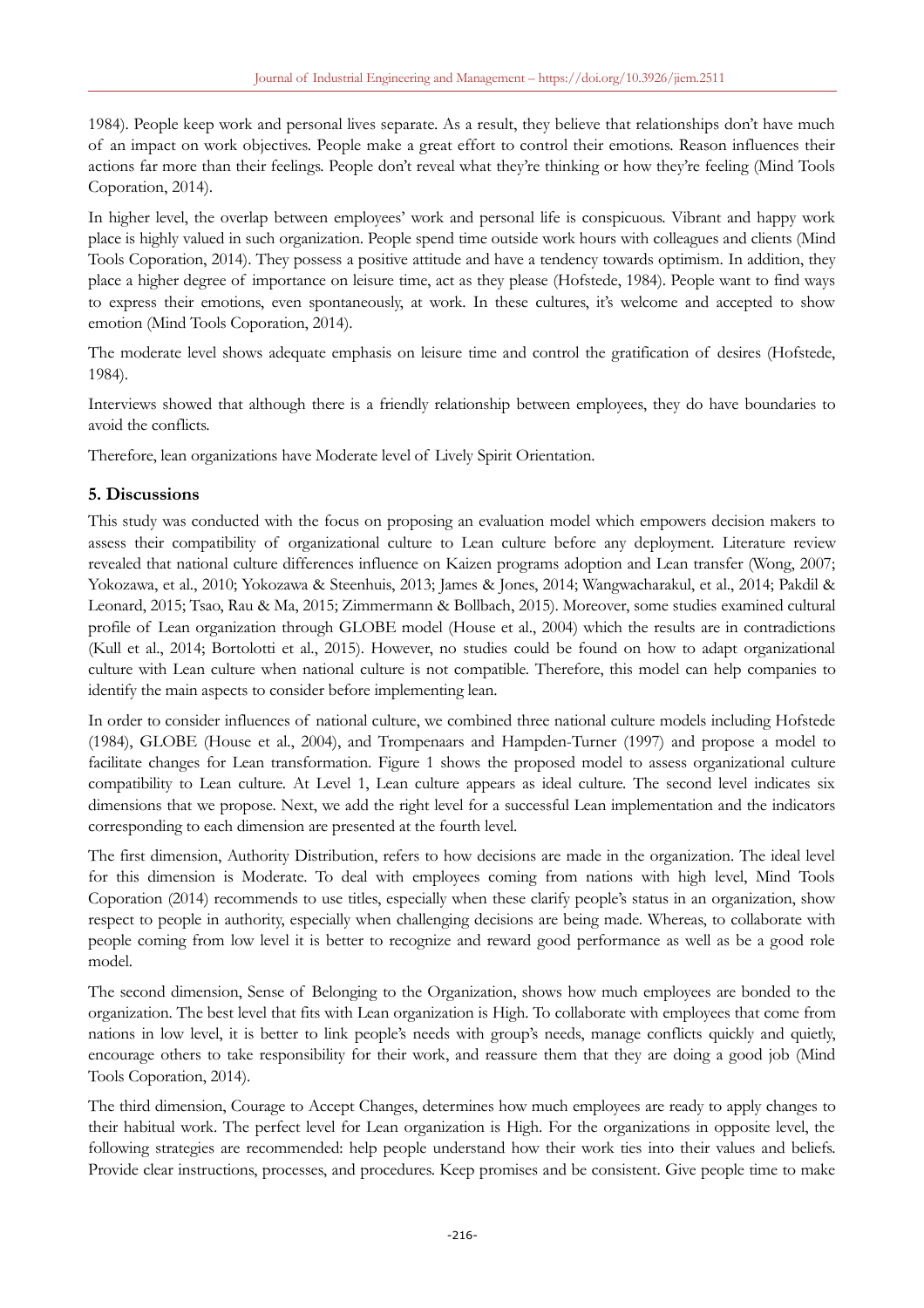decisions. Use an objective process to make decisions yourself, and explain your decisions if others are involved (Mind Tools Coporation, 2014).



Figure 1. Evaluation Model

The fourth dimension, Performance Orientation, demonstrates the general view of organization to success and how much performance improvement is valued. Lean organization has High level in this dimension.

The fifth dimension, Time Perspective Orientation, indicates for how long the organization allocates resources to achieve the expected results or success. The ideal level for these dimensions is High. To work with employees that oriented in low level of Time perspective is better to set clear deadlines and stick to them and focus on a few activities or projects at a time (Mind Tools Coporation, 2014).

The sixth dimension, Lively Spirit Orientation, expresses how much the organization values friendly and happy work environment. Lean organizations are in Moderate level. To interact with employees from high level, it is recommended to use emotions to communicate your objectives. Be prepared to discuss business on social occasions, and to have personal discussions at work. Japanese people have the low level whereas human relations activities called HUREAI at Toyota strengthen teamwork and communication by widening the circle of human interaction. To interact with the employees from low level, it is recommended to manage emotions; watch people's reactions carefully, be direct to the point; provide clear instructions, processes, and procedures.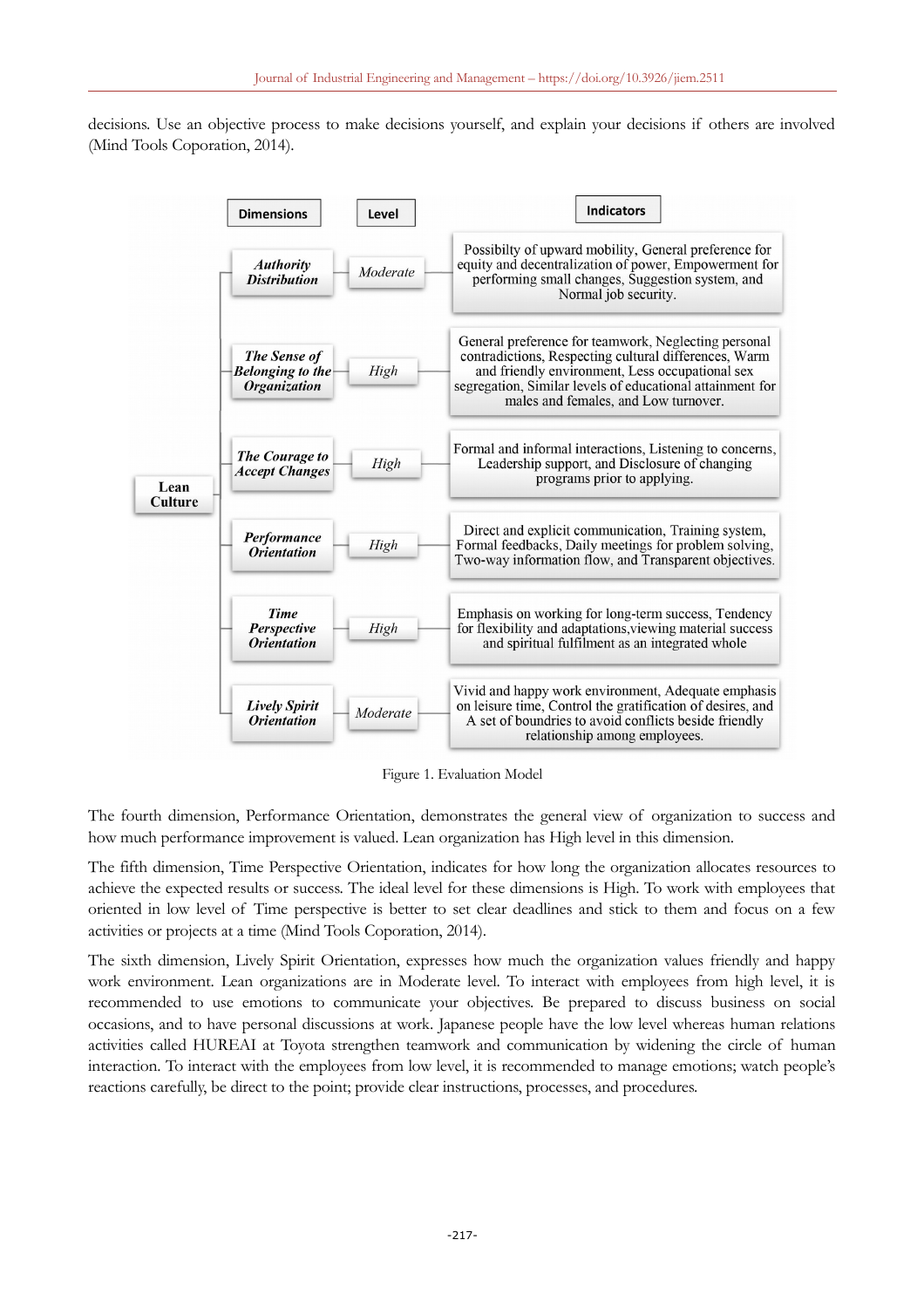#### **6. Conclusions**

We propose an evaluation model to assess cultural adaptations to Lean culture with some managerial recommendations as a result of integrating three national culture model including Hofstede (1984), GLOBE (House et al., 2004), and Trompenaars & Hampden-Turner (1997). The model will be applicable in all organizations regardless of geographical location, size and industry.

To best of our knowledge, this study is the first attempt that integrated the national models with organizational culture and proposes an evaluation model and some recommendations to adapt corporate culture before implementing Lean. However, more research has to be done in this field to identify best practices in successful Lean organization from different countries to strengthen our model.

Future research can be devoted to validate the degree of influence of each dimension by means of multiple case studies among successful Lean organizations from several countries. Moreover, case studies can also help to identify more managerial recommendations in dealing with inconsistent cultural characteristics with Lean culture.

#### **Declaration of Conflicting Interests**

The authors declared no potential conflicts of interest with respect to the research, authorship, and/or publication of this article.

#### **Funding**

The authors received no financial support for the research, authorship, and/or publication of this article.

#### **References**

- Abrahamsson, S., & Isaksson, R. (2012). Implementing Lean–Discussing Standardization versus Customization with Focus on National Cultural Dimensions. *Management and Production Engineering Review*, 3(4), 4-13. <https://doi.org/10.2478/v10270-012-0029-6>
- Achanga, P., Shehab, E., Roy, R., & Nelder, G. (2006). Critical success factors for lean implementation within SMEs. *Journal of Manufacturing Technology Management*, 17(4), 460-471. <https://doi.org/10.1108/17410380610662889>
- Alves, A.C., Dinis-Carvalho, J., & Sousa, R.M. (2012). Lean production as promoter of thinkers to achieve companies' agility. *The Learning Organization*, 19(3), 219-237. https://doi.org/10.1108/09696471211219930
- Alvesson, M. (2012). *Understanding organizational culture*. Sage.
- Angelis, J., Conti, R., Cooper, C., & Gill, C. (2011). Building a high-commitment lean culture. *Journal of Manufacturing Technology Management*, 22(5), 569-586. <https://doi.org/10.1108/17410381111134446>
- Atkinson, P. (2010). Lean is a cultural issue. *Journal of the Institute Management Services*, 54(2), 35-41. Available at: [http://www.ims-productivity.com/user/custom/journal/2010/summer/MSJ%20Summer](http://www.ims-productivity.com/user/custom/journal/2010/summer/MSJ%20Summer%202010%20LRes.pdf#page=35) [%202010%20LRes.pdf#page=35](http://www.ims-productivity.com/user/custom/journal/2010/summer/MSJ%20Summer%202010%20LRes.pdf#page=35)
- Bhasin, S. (2012a). Performance of Lean in large organisations. *Journal of Manufacturing Systems*, 31(3), 349-357. <https://doi.org/10.1016/j.jmsy.2012.04.002>
- Bhasin, S. (2012b). Prominent obstacles to lean. *International Journal of Productivity and Performance Management*, 61(4), 403-425. https://doi.org/10.1108/17410401211212661
- Bortolotti, T., Boscari, S., & Danese, P. (2015). Successful lean implementation: Organizational culture and soft lean practices. *International Journal of Production Economics*, 160, 182-201. <https://doi.org/10.1016/j.ijpe.2014.10.013>
- Cagliano, R., Caniato, F., Golini, R., Longoni, A., & Micelotta, E. (2011). The impact of country culture on the adoption of new forms of work organization. *International Journal of Operations & Production Management*, 31(3), 297-323. <https://doi.org/10.1108/01443571111111937>
- Dahlgaard, J.J., & Mi Dahlgaard-Park, S. (2006). Lean production, six sigma quality, TQM and company culture. *The TQM magazine*, 18(3), 263-281. https://doi.org/10.1108/09544780610659998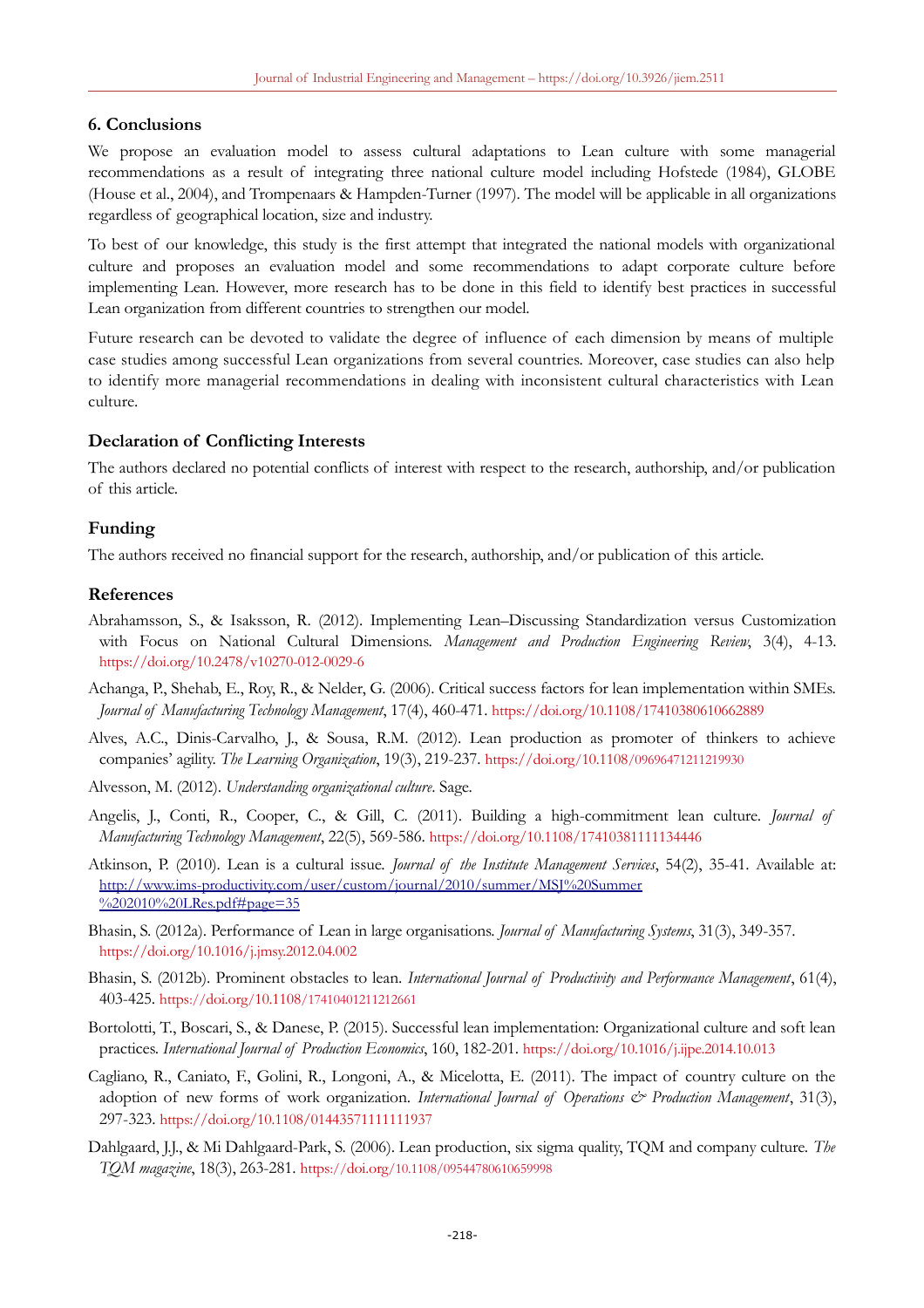Dailey, K.W., Wieckhorst, D., & Welch, B. (2003). *Lean manufacturing pocket handbook*. Published Company.

- Dave, Y. (2013).Review of hindering factors to Lean manufacturing'. *International Journal of Latest Research in Science and Technology*, 2(1), 606-608.
- Dombrowski, U., & Mielke, T. (2014). Lean leadership–15 rules for a sustainable lean implementation. *Procedia CIRP*, 17, 565-570. <https://doi.org/10.1016/j.procir.2014.01.146>
- Dora, M., Kumar, M., & Gellynck, X. (2016). Determinants and barriers to lean implementation in food-processing SMEs–a multiple case analysis. *Production Planning & Control*, 27(1), 1-23. [http](http://dx.doi.org/10.1080/09537287.2015.1050477)[s](http://dx.doi.org/10.1080/09537287.2015.1050477)[://doi.org/10.1080/09537287.2015.1050477](http://dx.doi.org/10.1080/09537287.2015.1050477)
- El-Khalil, R., & Farah, M.F. (2013). *Lean management adoption level in middle eastern manufacturing facilities. The Business Review, Cambridge,* 2(2), 158-167.
- Fenwick, M., Edwards, R., & Buckley, P.J. (2003). Is cultural similarity misleading? The experience of Australian manufacturers in Britain. *International Business Review*, 12(3), 297-309. [https://doi.org/10.1016/S0969-5931\(03\)00017-9](https://doi.org/10.1016/S0969-5931(03)00017-9)
- Gupta, S., & Jain, S.K. (2013). A literature review of lean manufacturing. *International Journal of Management Science and Engineering Management*, 8(4), 241-249. [http](http://dx.doi.org/10.1080/17509653.2013.825074)[s](http://dx.doi.org/10.1080/17509653.2013.825074)[://doi.org/10.1080/17509653.2013.825074](http://dx.doi.org/10.1080/17509653.2013.825074)
- Hauff, S., Richter, N.F., & Tressin, T. (2015). Situational job characteristics and job satisfaction: The moderating role of national culture. *International business review*, 24(4), 710-723. <https://doi.org/10.1016/j.ibusrev.2015.01.003>
- Hines, P., Found, P., Griffiths, G., & Harrison, R. (2011). *Staying Lean: thriving, not just surviving*. CRC Press. <https://doi.org/10.1201/b10492>
- Hines, P., Holweg, M., & Rich, N. (2004). Learning to evolve: a review of contemporary lean thinking. *International journal of operations & production management*, 24(10), 994-1011. <https://doi.org/10.1108/01443570410558049>
- Hofstede, G. (1984). *Culture's consequences: International differences in work-related values* (5). Sage Publications.
- Hofstede G., Hofstede, J.G., & Minkov, M. (2010). *Cultures and organizations: Software of the mind*. McGaw-Hill, London.
- House, R.J., Hanges, P.J., Javidan, M., Dorfman, P.W., & Gupta, V. (Eds.) (2004). *Culture, leadership, and organizations: The GLOBE study of 62 societies*. Sage Publications.
- James, R., & Jones, R. (2014). Transferring the Toyota lean cultural paradigm into India: implications for human resource management. *The International Journal of Human Resource Management*, 25(15), 2174-2191. [http](http://dx.doi.org/10.1080/09585192.2013.862290)[s](http://dx.doi.org/10.1080/09585192.2013.862290)[://doi.org/10.1080/09585192.2013.862290](http://dx.doi.org/10.1080/09585192.2013.862290)
- Kidd, J.B., & Kanda, M. (2000). Implementation of strategic plans: a comparison of British and Japanese production managers. *International Business Review*, 9(5), 641-655. [https://doi.org/10.1016/S0969-5931\(00\)00024-X](https://doi.org/10.1016/S0969-5931(00)00024-X)
- Kull, T.J., Yan, T., Liu, Z., & Wacker, J.G. (2014). The moderation of lean manufacturing effectiveness by dimensions of national culture: testing practice-culture congruence hypotheses. *International Journal of Production Economics*, 153, 1-12. <https://doi.org/10.1016/j.ijpe.2014.03.015>
- Langstrand, J., & Elg, M. (2012). Non-human resistance in changes towards lean. *Journal of Organizational Change Management*, 25(6), 853-866. <https://doi.org/10.1108/09534811211280609>
- Lau, C.M., & Ngo, H.Y. (1996). One country many cultures: Organizational cultures of firms of different country origins. *International Business Review*, 5(5), 469-486. [https://doi.org/10.1016/0969-5931\(96\)00022-4](https://doi.org/10.1016/0969-5931(96)00022-4)
- Liker, J., & Convis, G.L. (2011). *The Toyota way to lean leadership: Achieving and sustaining excellence through leadership development*. McGraw-Hill Education.
- Mann, D. (2014). *Creating a lean culture: tools to sustain lean conversions*. CRC Press.
- Marodin, G.A., & Saurin, T.A. (2015). Classification and relationships between risks that affect lean production implementation: a study in Southern Brazil. *Journal of Manufacturing Technology Management*, 26(1), 57-79. <https://doi.org/10.1108/JMTM-12-2012-0113>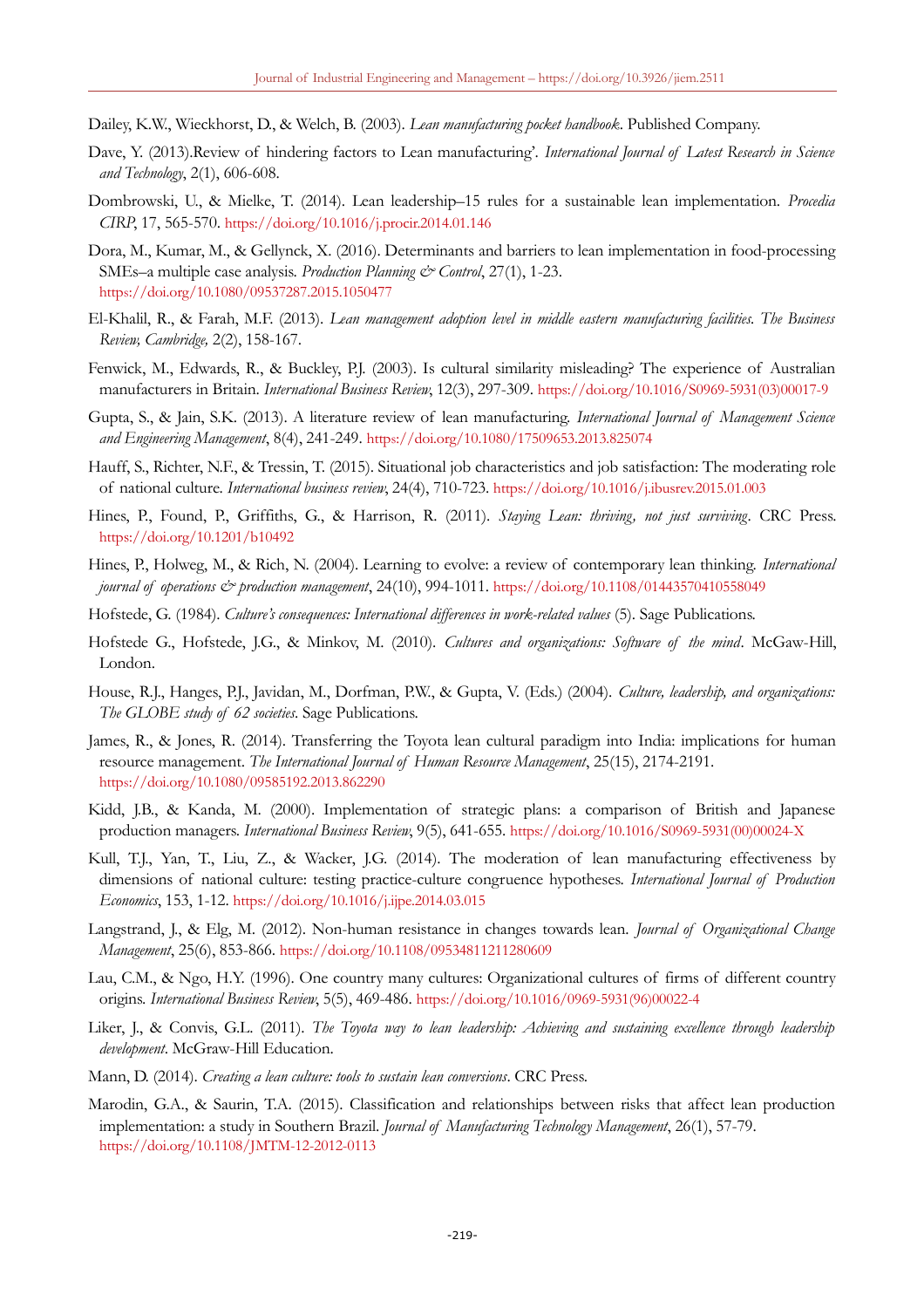- Martínez-Jurado, P.J., Moyano-Fuentes, J., & Jerez-Gómez, P. (2014). Human resource management in lean production adoption and implementation processes: success factors in the aeronautics industry. *BRQ Business Research Quarterly*, 17(1), 47-68. https://doi.org/10.1016/j.cede.2013.06.004
- Martins, A.F., Affonso, R.C., Tamayo, S., Lamouri, S., & Ngayo, C.B. (2015, October). Relationships between national culture and Lean Management: A literature Review. In *2015 International Conference on Industrial Engineering and Systems Management (IESM),* 352-361. IEEE. <https://doi.org/10.1109/IESM.2015.7380183>
- Mike, B., & Slocum, J.W. (2003). Slice of Reality: Changing Culture at Pizza Hut and Yum! Brands, Inc. *Organizational Dynamics*, 32(4), 319-330. <https://doi.org/10.1016/j.orgdyn.2003.08.005>
- Mind Tools Coporation. (2014). *The Seven Dimensions of Culture Understanding and Managing Cultural Differences*. Available at: <https://www.mindtools.com/pages/article/seven-dimensions.html>
- Al-Najem, M. (2014). *Investigating the factors affecting readiness for lean system adoption within Kuwaiti small and medium-sized manufacturing industries.* Doctoral dissertation. University of Portsmouth.
- Nordin, N., Deros, B.M., Wahab, D.A., & Rahman, M.N.A. (2012). A framework for organisational change management in lean manufacturing implementation. *International Journal of Services and Operations Management*, 12(1), 101-117. <https://doi.org/10.1504/IJSOM.2012.046676>
- Olivella, J., Cuatrecasas, L., & Gavilan, N. (2008). Work organisation practices for lean production. *Journal of Manufacturing Technology Management*, 19(7), 798-811. <https://doi.org/10.1108/17410380810898750>
- Pakdil, F., & Leonard, K.M. (2015). The effect of organizational culture on implementing and sustaining lean processes. *Journal of Manufacturing Technology Management*, 26(5), 725-743. [https://doi.org/10.1108/JMTM-08-2013-](https://doi.org/10.1108/JMTM-08-2013-0112) [0112](https://doi.org/10.1108/JMTM-08-2013-0112)
- Parkes, A. (2014). Lean management culture (121). In *Small and medium-sized enterprises in the European Union: development challenges in 2014-2020 perspective.* Lodz University of Technology Press.
- Parkes, A. (2016). Cultural Conditioning of Lean Management in Great Britain. *International Journal of Contemporary Management*, 15(1), 49-65.
- Pentlicki, J.H. (2014). *Barriers and success strategies for sustainable lean manufacturing implementation: A qualitative case study.* Doctoral dissertation. University of Phoenix.
- Pettersen, J. (2009). Defining lean production: some conceptual and practical issues. *The TQM Journal*, 21(2), 127-142. <https://doi.org/10.1108/17542730910938137>
- Pheng, L.S., & Shang, G. (2011). Bridging Western management theories and Japanese management practices: Case of the Toyota Way model. *Emerald Emerging Markets Case Studies*, 1(1), 1-20. <https://doi.org/10.1108/20450621111127395>
- Poksinska, B., Swartling, D., & Drotz, E. (2013). The daily work of Lean leaders–lessons from manufacturing and healthcare. *Total Quality Management & Business Excellence*, 24(7-8), 886-898. [https://doi.org/10.1080/14783363.2013.791098](http://dx.doi.org/10.1080/14783363.2013.791098)
- Recht, R., & Wilderom, C. (1998). Kaizen and culture: on the transferability of Japanese suggestion systems. *International business review,* 7(1), 7-22. [https://doi.org/10.1016/S0969-5931\(97\)00048-6](https://doi.org/10.1016/S0969-5931(97)00048-6)
- Reider, R. (2014). *The Search For Best Practices: Doing the Right Thing the Right Way*. Business Expert Press.
- Salem, R., Musharavati, F., Hamouda, A.M., & Al-Khalifa, K.N. (2016). An empirical study on lean awareness and potential for lean implementations in Qatar industries. *The International Journal of Advanced Manufacturing Technology*, 82(9-12), 1607-1625. <https://doi.org/10.1007/s00170-015-7421-7>
- Schein, E.H. (2010). *Organizational culture and leadership* (2). John Wiley & Sons.
- Scherrer-Rathje, M., Boyle, T.A., & Deflorin, P. (2009). Lean, take two! Reflections from the second attempt at lean implementation. *Business horizons*, 52(1), 79-88. <https://doi.org/10.1016/j.bushor.2008.08.004>
- Schneider, S.C., & De Meyer, A. (1991). Interpreting and responding to strategic issues: The impact of national culture. *Strategic management journal*, 12(4), 307-320. <https://doi.org/10.1002/smj.4250120406>